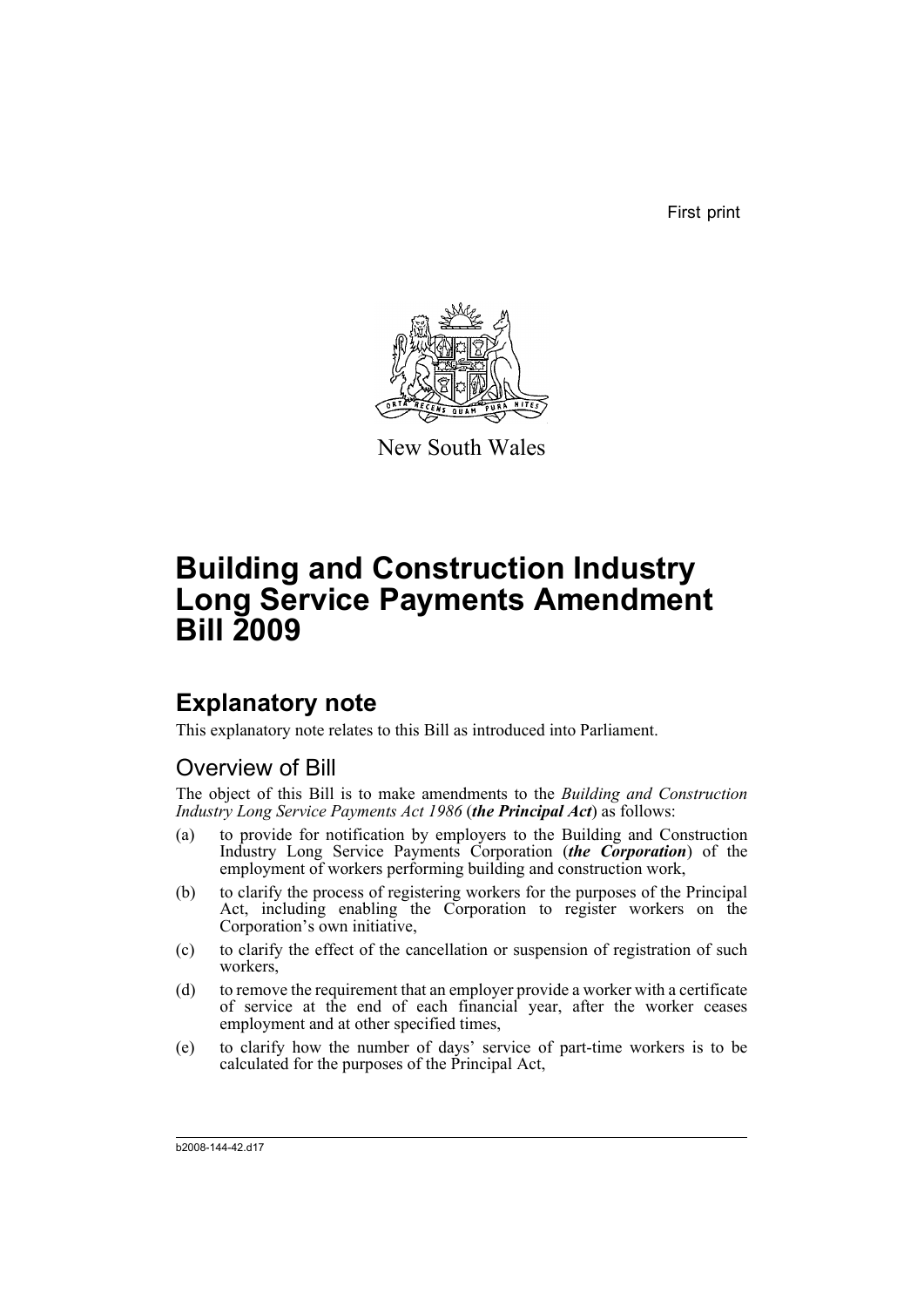Explanatory note

- (f) to provide that the Corporation is not required to serve an annual notice of service credits on a person whose registration has been cancelled or whose registration, in the opinion of the Corporation, is likely to be cancelled,
- (g) to provide that when calculating long service payments, a maximum figure of 38 hours per week (or such other period as is prescribed by the regulations under the Principal Act) is to be used as the hours in which ordinary pay is payable for the worker concerned,
- (h) to provide that when calculating a reimbursement payment to be paid to an employer who has provided alternative benefits to a worker (such as a long service payment under another long service leave scheme), the calculation is not to include the number of any days' service that the employer notified to the Corporation more than 2 years after the time required by the Principal Act,
- (i) to provide that, for the purpose of calculating long service payment amounts under section 29 or reimbursement payment amounts under section 32 of the Principal Act, the regulations under the Principal Act may make provision for the determination of minimum and maximum amounts for the rate of pay to be used in the calculation,
- (j) to provide that a worker or employer who is dissatisfied with the calculation of a payment affected by such a regulation may appeal to the Building and Construction Industry Long Service Payments Committee (*the Committee*),
- (k) to provide that persons contracting with a Crown instrumentality must provide the Crown instrumentality with evidence that the relevant long service levies have been paid,
- (l) to provide that the Corporation may pay a long service levy refund to a person other than the person who paid the long service levy if, in the Corporation's opinion, it is in the interests of justice to do so,
- (m) to deal with other miscellaneous matters to improve the operation of the Principal Act, including matters of a machinery, savings or transitional nature.

## Outline of provisions

**Clause 1** sets out the name (also called the short title) of the proposed Act.

**Clause 2** provides for the commencement of the proposed Act on a day or days to be appointed by proclamation.

**Clause 3** repeals the *Building and Construction Industry Long Service Payments Amendment Act 1998*.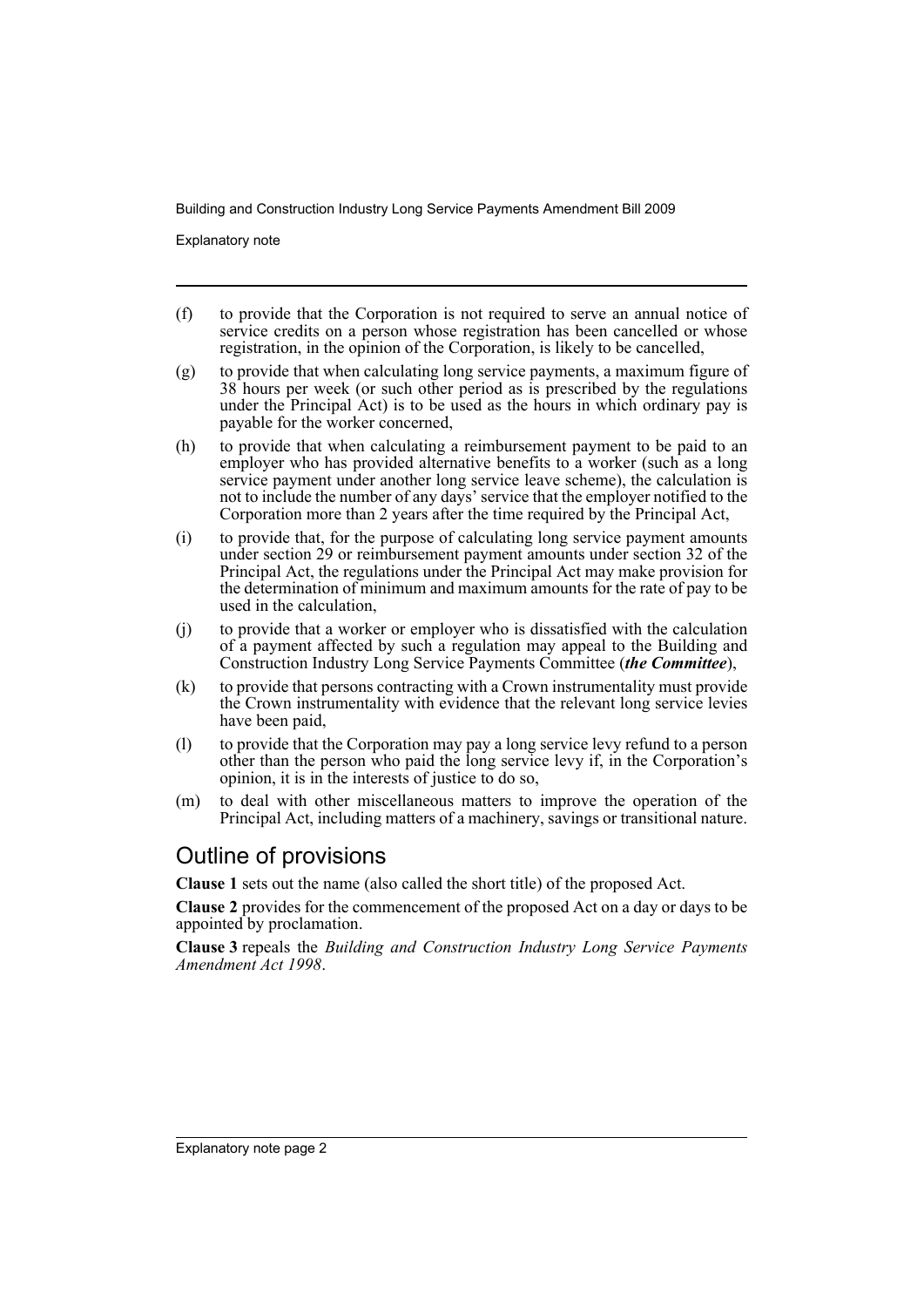Explanatory note

### **Schedule 1 Amendment of Building and Construction Industry Long Service Payments Act 1986 No 19**

**Schedule 1 [1]** substitutes the definition of *Commonwealth industrial instrument* in the Principal Act to take account of changes to Commonwealth legislation. Under the proposed new definition, the regulations specify awards, workplace agreements or other agreements under Commonwealth legislation (or classes of them) for the purposes of the definition.

**Schedule 1 [2] and [27]** make law revision amendments to take account of the change of name of "Employers First" to the "Australian Federation of Employers and Industries".

**Schedule 1 [4] and [5]** make amendments relating to the registration of workers in the building and construction industry long service payments scheme under the Principal Act (*the scheme*).

Currently, a building and construction worker may apply for registration, but section 16 (2) of the Principal Act also provides that an employer must apply for registration of the employer's workers within 7 days after the worker commences to perform building and construction work (unless the worker is already registered or an application for registration is pending).

**Schedule 1 [4] and [5]** omit section 16 (2) of the Principal Act and insert instead proposed section 16A to provide that an employer of a building and construction worker must notify the Corporation within  $\tilde{\tau}$  days after the worker commences to perform building and construction work.

**Schedule 1 [5]** also substitutes section 17 (Registration) of the Principal Act to enable the Corporation to register a person as a worker under the scheme in response to an application by the person or on the Corporation's own initiative.

**Schedule 1 [5]** makes further law revision amendments to modernise the language used in relation to registration. Under the new provisions a person comes under the scheme by being "registered" rather than having the person's "registration" approved". **Schedule 1 [3], [6], [23] and [24]** make consequential amendments.

**Schedule 1 [7] and [8]** make law revision amendments that omit archaic language that refer to the cancellation of registration by the removal of a name from the register. In future a person's registration is simply "cancelled".

Section 19 (1B) of the Principal Act provides that a worker's registration may be suspended in certain circumstances. **Schedule 1 [9]** inserts provisions to clarify the effect of such a suspension.

**Schedule 1 [10]** removes the requirement that an employer of a worker provide a worker with a certificate of service at the end of each financial year, after the worker ceases employment and at such other times specified by the Corporation. It is noted that workers are served with an annual notice of their service credits under section 25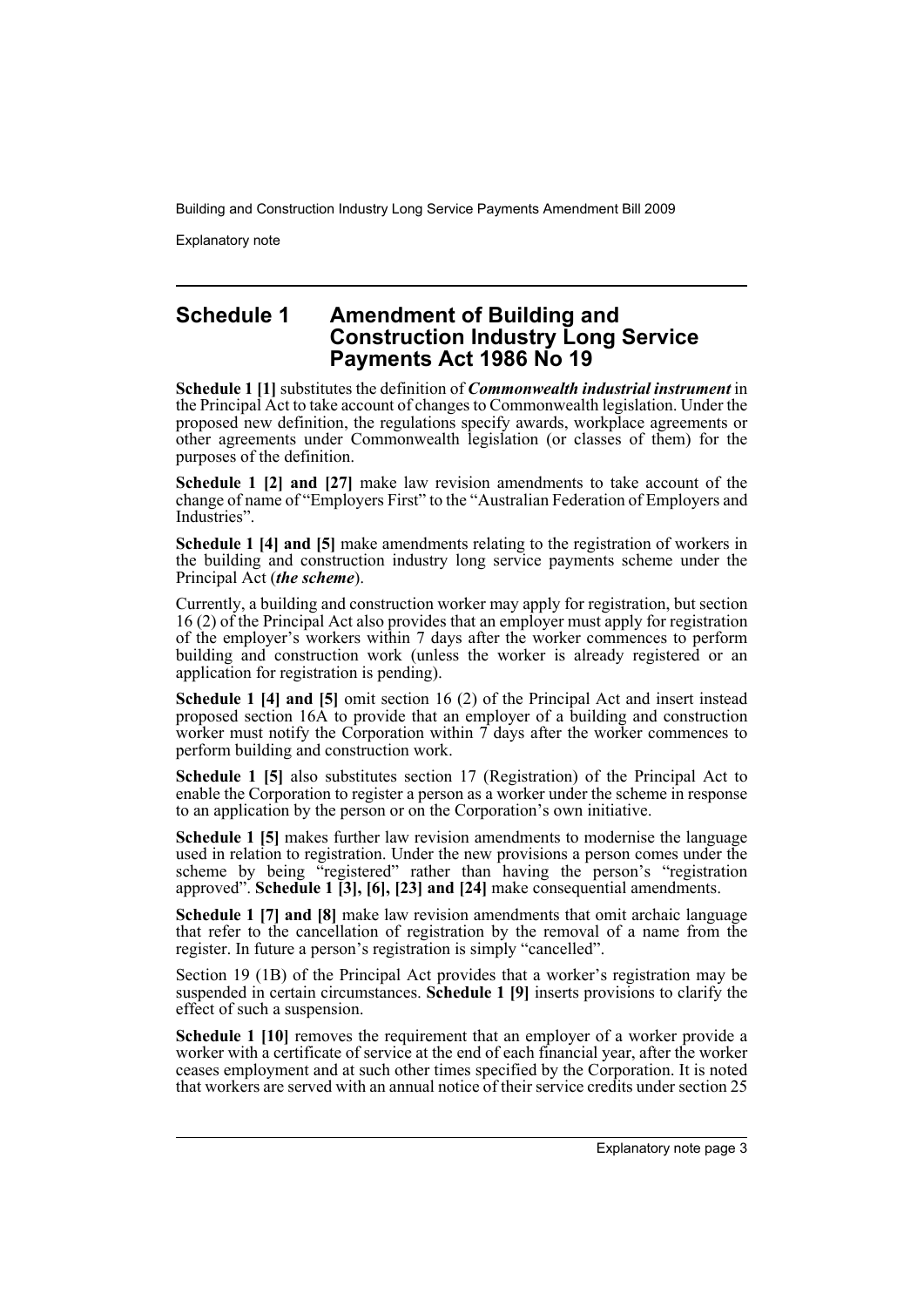Explanatory note

of the Principal Act and can also view their accumulated service credits on the Corporation's website at any time.

**Schedule 1 [11]** makes an amendment to provide that, when calculating the number of days' service for part-time workers, the Corporation is to:

- (a) count any day on which the registered worker performed building and construction work for more than half the worker's ordinary work day as a full day of employment, and
- (b) disregard any day on which the registered worker performed non-building and construction work for more than half the worker's ordinary work day.

**Schedule 1 [12]** removes a redundant provision. **Schedule 1 [13]** makes a law revision amendment.

**Schedule 1 [14]** makes an amendment to provide that the Corporation is not required to serve an annual notice of service credits on a person whose registration has been cancelled or whose registration, in the opinion of the Corporation, is likely to be cancelled. If the Corporation has not served a notice on a person because the person's registration was likely to be cancelled and by the following 30 June the person's registration has not been cancelled, the Corporation must, as soon as possible, ensure that the relevant notice is served on the person.

**Schedule 1 [15] and [16]** provide that when calculating long service payments, a maximum figure of 38 hours per week (or such other period as is prescribed by the regulations) is to be used as the hours in which ordinary pay is payable for the worker concerned.

**Schedule 1 [17]** provides that when calculating a reimbursement payment to be paid to an employer who has provided alternative benefits to a worker (such as a long service payment under another long service leave scheme), the calculation is not to include the number of any days' service that the employer notified to the Corporation more than 2 years after the time required by section 20 of the Principal Act. This provision will not have effect until 1 July 2011.

**Schedule 1 [18]** provides that an employer who has provided alternative benefits to a worker (such as a long service payment under another long service leave scheme) is entitled to be paid a reimbursement payment under section 32 of the Principal Act in respect of a worker whose registration has been cancelled.

**Schedule 1 [19]** provides that, for the purpose of calculating long service payment amounts under sections 29 and 32 of the Principal Act, the regulations may make provision for the determination of minimum and maximum amounts for the rate of pay to be used in the calculation.

The Minister administering the Principal Act is to consult with the Committee before recommending the making of such a regulation. The Committee is to advise and make recommendations to the Minister on the operation of, and any amendment to or repeal of, any such regulation.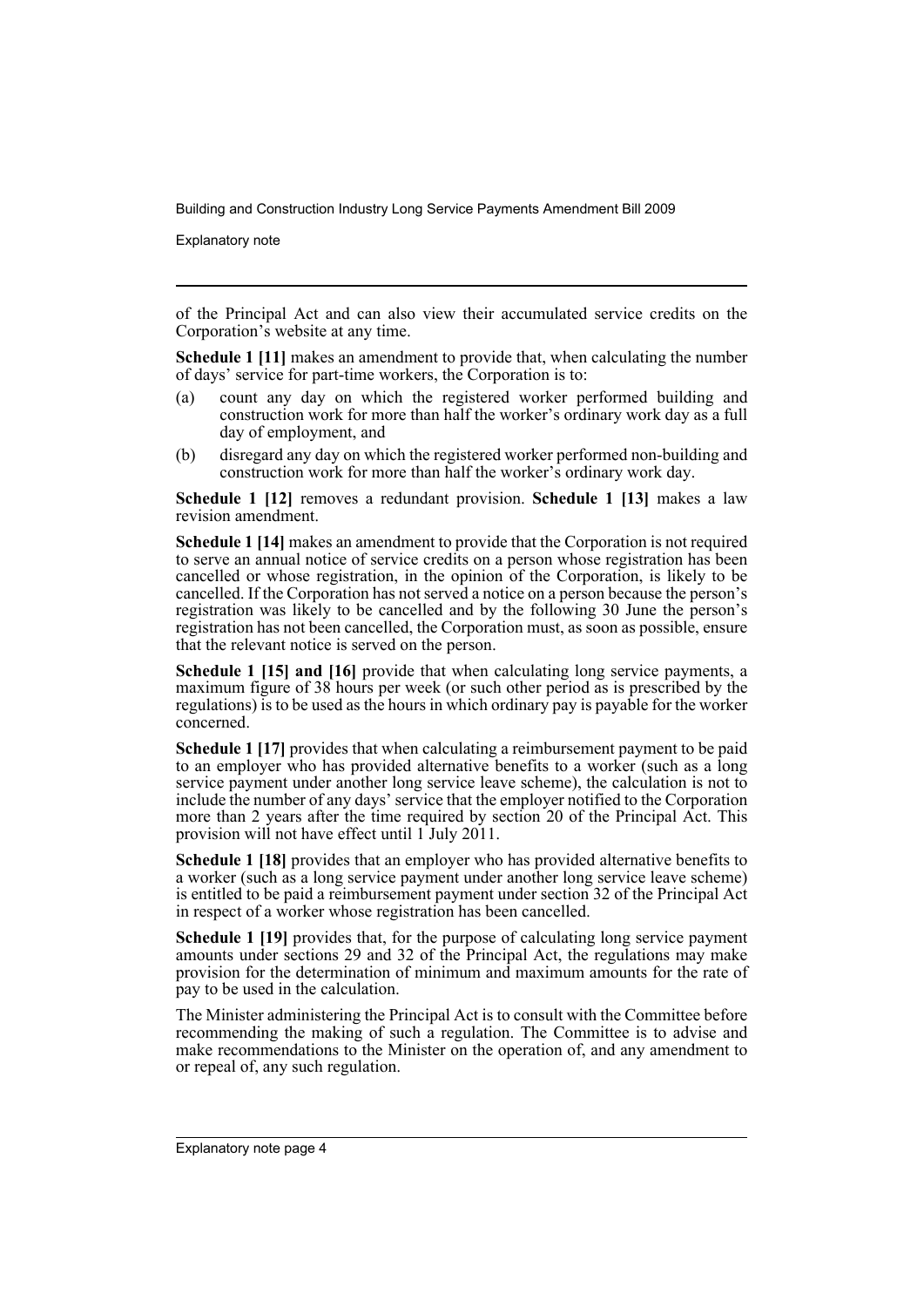Explanatory note

The proposed section also provides that if an amount of a long service payment to a worker or a payment to an employer is, because of the operation of such a regulation, less than the amount it would have been in the absence of the regulation, the Corporation is to notify the worker or employer in writing of that fact and give an explanation of the operation of the regulation.

**Schedule 1 [25]** provides that a worker or employer who has received such a notification and is dissatisfied with the calculation of the long service payment may appeal to the Committee. The Committee, in determining the appeal, may confirm the calculation of the long service payment or set it aside and make a new calculation in substitution for that calculation.

Section 38 of the Principal Act provides that where the Crown enters into a contract with a person to erect a building (or execute part of the work of erecting the building) that contractor (and not the Crown) is liable to pay any relevant long service levy. **Schedule 1 [20]** inserts a new section to provide that where section 38 applies, it is the duty of the Crown instrumentality concerned to withhold any instruction to, or permission, approval or authorisation for, the person to commence work under the contract, unless the person has produced to the Crown instrumentality evidence that the long service levy due in respect of the building has been paid by the person (such as a receipt from the Corporation). The proposed new section also provides that it is the duty of the Crown instrumentality to keep a copy of any such evidence for at least 6 years after it was produced.

Section 42 (6) of the Principal Act allows persons to apply for a refund of certain long service levies paid in error. Such an application must be made within 3 months after the payment concerned was made, or within such further time as the Corporation may in a particular case allow. **Schedule 1 [21]** makes an amendment to increase the time within which such an application must be made from 3 months to 12 months (or such other period as may be prescribed by the regulations) after the payment concerned was made.

**Schedule 1 [22]** inserts new provisions into the Principal Act to provide that the Corporation may pay a refund under section 42 of that Act to a person other than the person who paid the long service levy if, in the Corporation's opinion, it is in the interests of justice to do so.

**Schedule 1 [26]** provides that the personal representative of a deceased worker may make certain appeals under the Principal Act on behalf of the person.

**Schedule 1 [28] and [29]** make amendments of a savings and transitional nature.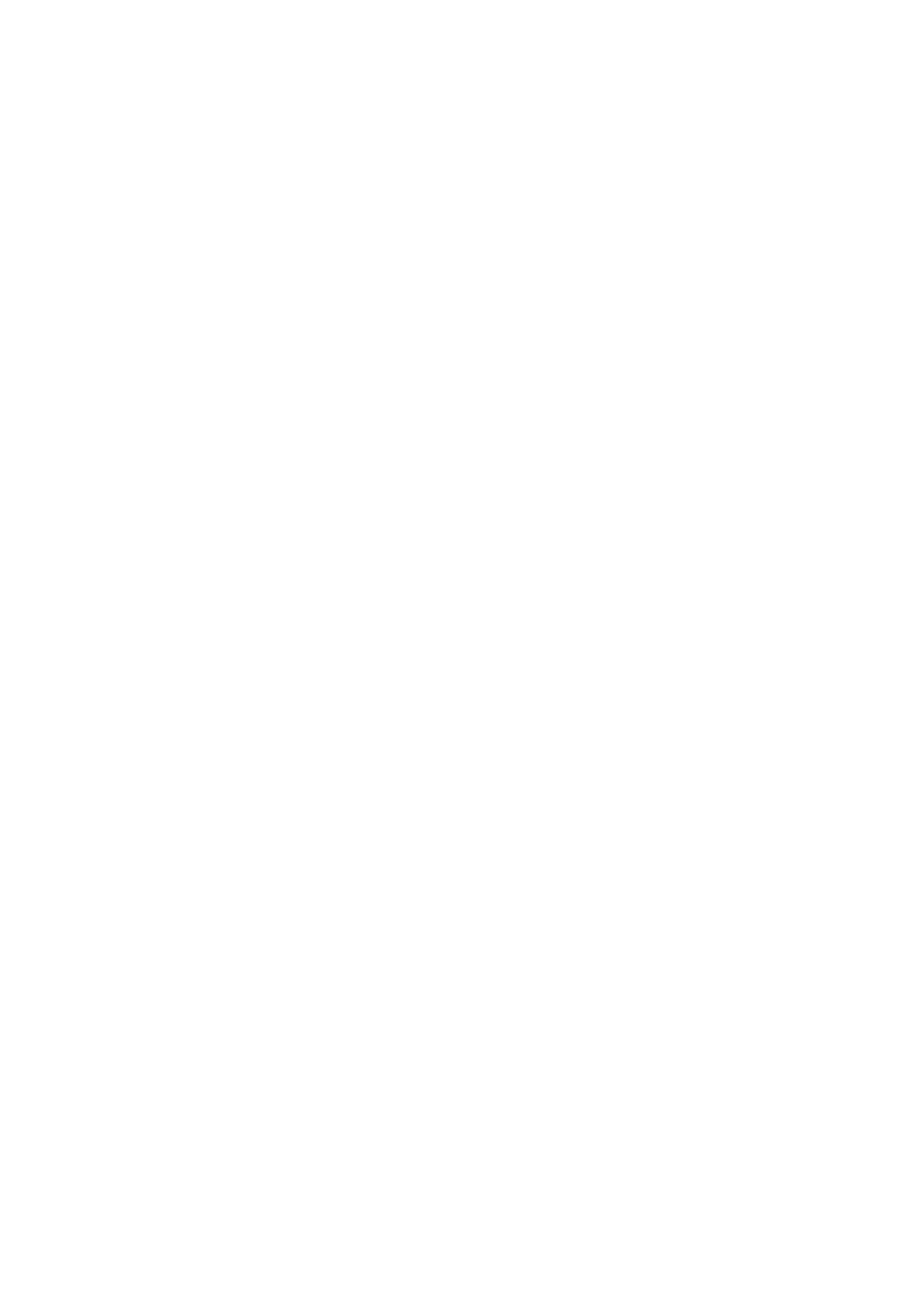First print



New South Wales

# **Building and Construction Industry Long Service Payments Amendment Bill 2009**

## **Contents**

|            |                                                                                                | Page |
|------------|------------------------------------------------------------------------------------------------|------|
|            | Name of Act                                                                                    |      |
|            | Commencement                                                                                   | 2.   |
|            | Repeal of Building and Construction Industry Long Service<br>Payments Amendment Act 1998 No 33 | 2.   |
| Schedule 1 | Amendment of Building and Construction Industry Long<br>Service Payments Act 1986 No 19        | 3    |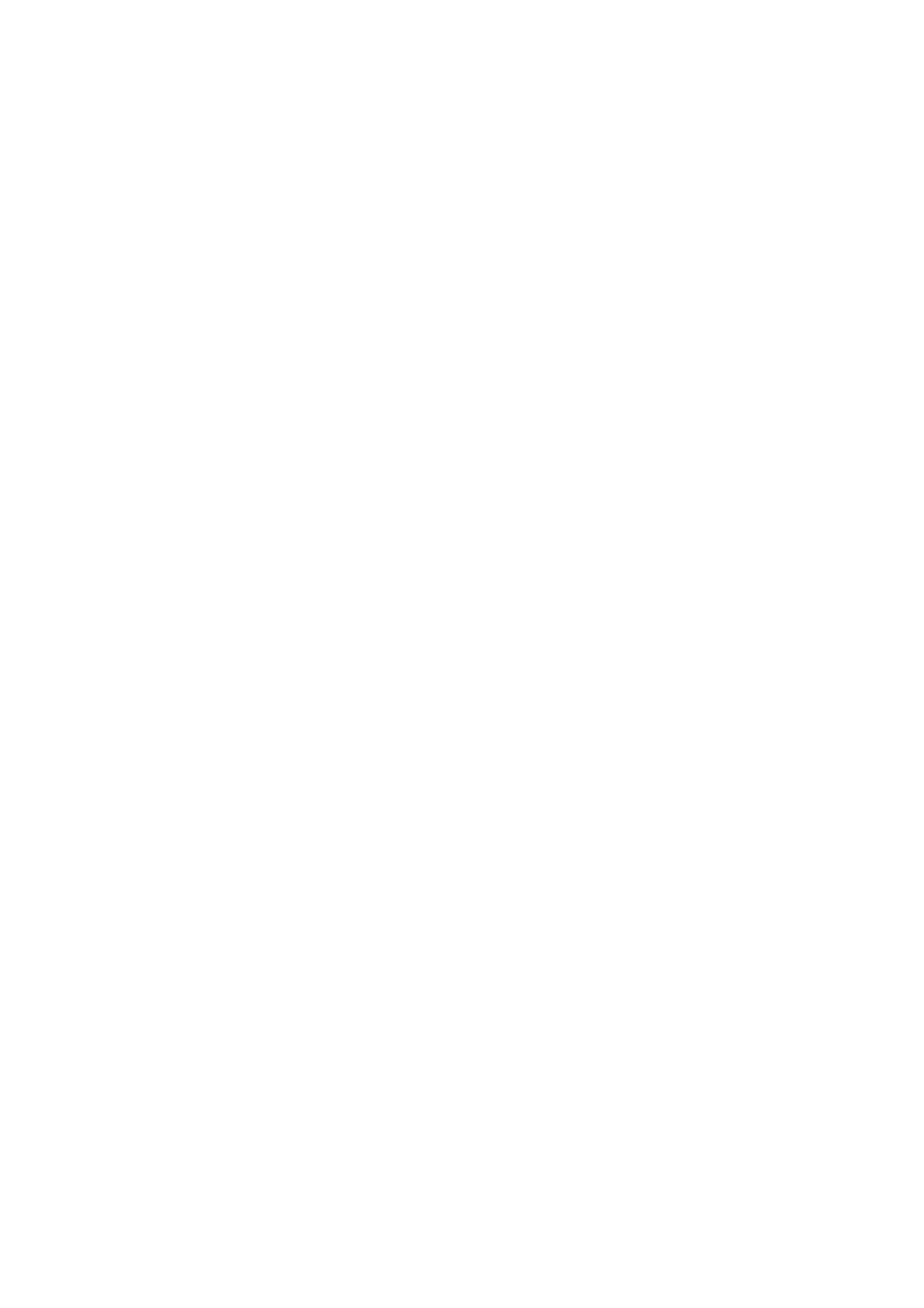

New South Wales

# **Building and Construction Industry Long Service Payments Amendment Bill 2009**

No , 2009

### **A Bill for**

An Act to amend the *Building and Construction Industry Long Service Payments Act 1986* to make further provision for long service payments to workers engaged in the building and construction industry; and for other purposes.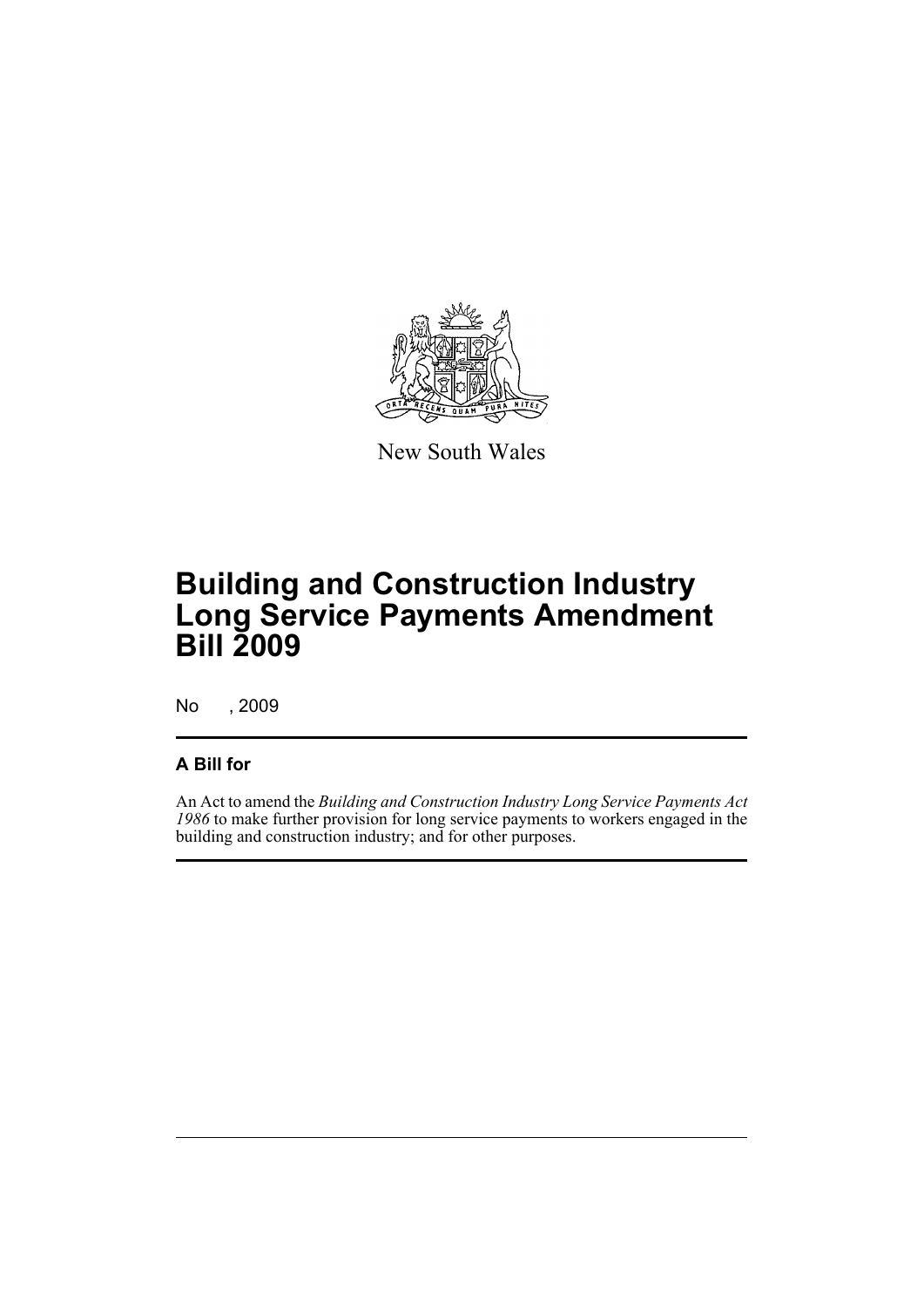<span id="page-9-2"></span><span id="page-9-1"></span><span id="page-9-0"></span>

|              | The Legislature of New South Wales enacts:                                                             |         |
|--------------|--------------------------------------------------------------------------------------------------------|---------|
| 1            | Name of Act                                                                                            | 2       |
|              | This Act is the Building and Construction Industry Long Service<br>Payments Amendment Act 2009.        | 3<br>4  |
| $\mathbf{2}$ | Commencement                                                                                           | 5       |
|              | This Act commences on a day or days to be appointed by proclamation.                                   | 6       |
| 3            | Repeal of Building and Construction Industry Long Service Payments<br>Amendment Act 1998 No 33         | 7<br>8  |
|              | The Building and Construction Industry Long Service Payments<br><i>Amendment Act 1998</i> is repealed. | 9<br>10 |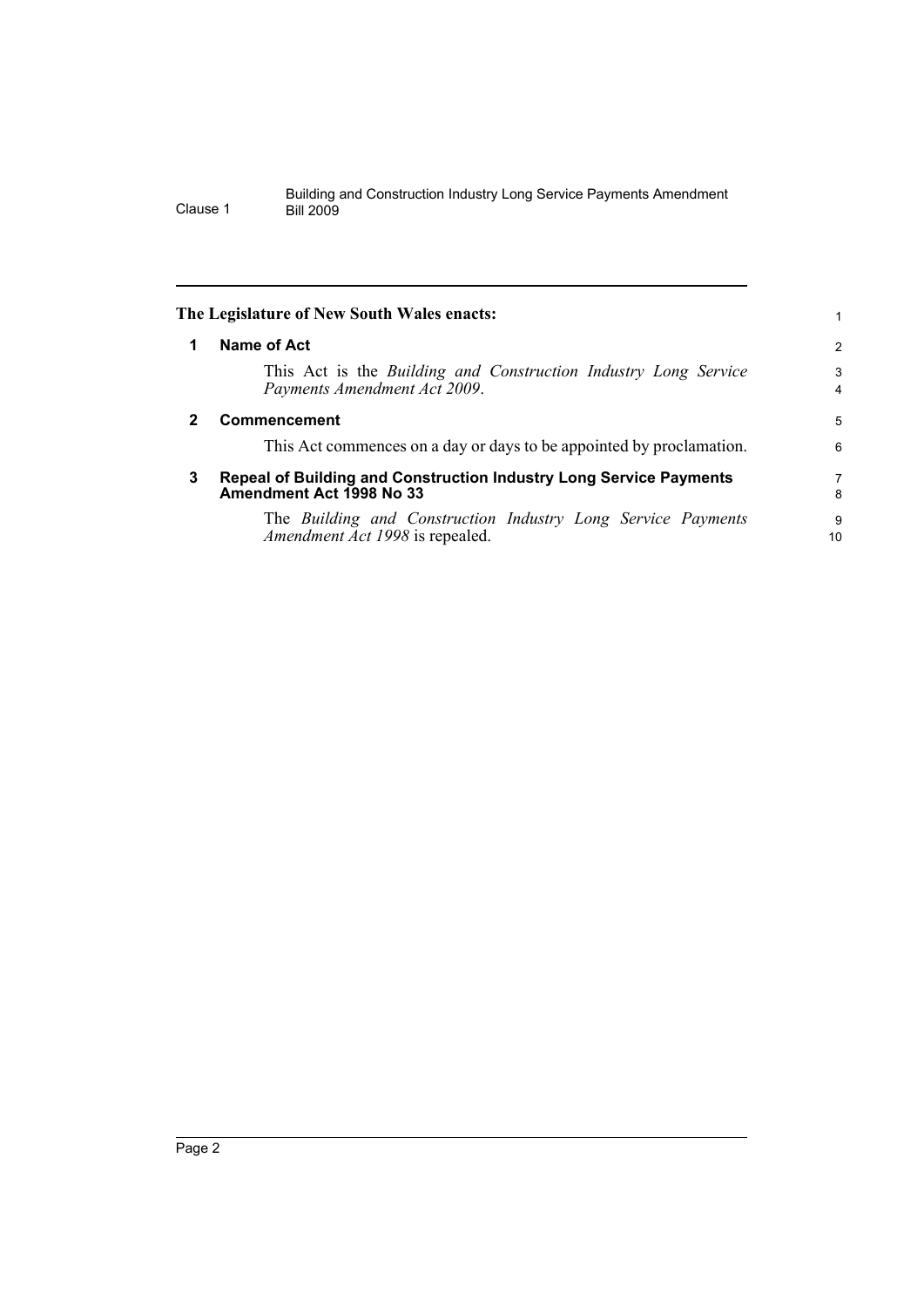is satisfied is a worker.

Amendment of Building and Construction Industry Long Service Payments Act 1986 No 19 Schedule 1

### <span id="page-10-0"></span>**Schedule 1 Amendment of Building and Construction Industry Long Service Payments Act 1986 No 19**

|     | Payments Act 1986 No 19                                                                                                                                                                                                                                                                                                                                              | 3                              |  |
|-----|----------------------------------------------------------------------------------------------------------------------------------------------------------------------------------------------------------------------------------------------------------------------------------------------------------------------------------------------------------------------|--------------------------------|--|
| [1] | <b>Section 3 Definitions</b>                                                                                                                                                                                                                                                                                                                                         | 4                              |  |
|     | Omit the definition of <i>Commonwealth industrial instrument</i> from<br>section $3(1)$ .                                                                                                                                                                                                                                                                            | $\mathbf 5$<br>6               |  |
|     | Insert instead:                                                                                                                                                                                                                                                                                                                                                      | $\overline{7}$                 |  |
|     | Commonwealth industrial instrument<br>means<br>an<br>award.<br>workplace agreement or other agreement made under (or taken to<br>have been made, or to have effect, under) an Act of the<br>Commonwealth, being an award, workplace agreement or other<br>agreement prescribed (or of a class prescribed) by the regulations<br>for the purposes of this definition. | 8<br>9<br>10<br>11<br>12<br>13 |  |
| [2] | <b>Section 8 Constitution of Committee</b>                                                                                                                                                                                                                                                                                                                           | 14                             |  |
|     | Omit "Employers First" from section 8 (2) (c).                                                                                                                                                                                                                                                                                                                       | 15                             |  |
|     | Insert instead "the Australian Federation of Employers and Industries".                                                                                                                                                                                                                                                                                              | 16                             |  |
| [3] | Section 15 Corporation to keep register of workers                                                                                                                                                                                                                                                                                                                   | 17                             |  |
|     | Omit "whose registration is approved" from section 15 $(1)$ (a).                                                                                                                                                                                                                                                                                                     | 18                             |  |
|     | Insert instead "who are registered".                                                                                                                                                                                                                                                                                                                                 | 19                             |  |
| [4] | <b>Section 16 Applications for registration</b>                                                                                                                                                                                                                                                                                                                      | 20                             |  |
|     | Omit section 16 $(2)$ .                                                                                                                                                                                                                                                                                                                                              | 21                             |  |
| [5] | Sections 16A and 17                                                                                                                                                                                                                                                                                                                                                  | 22                             |  |
|     | Omit section 17. Insert instead:                                                                                                                                                                                                                                                                                                                                     |                                |  |
|     | 16A<br><b>Employer to notify Corporation of employment of workers</b>                                                                                                                                                                                                                                                                                                | 24                             |  |
|     | An employer who employs a worker under a contract of<br>employment must notify the Corporation of that employment<br>within 7 days after the worker commences to perform building<br>and construction work in New South Wales under that contract.                                                                                                                   | 25<br>26<br>27<br>28           |  |
|     | Maximum penalty: 20 penalty units.                                                                                                                                                                                                                                                                                                                                   | 29                             |  |
|     | 17<br>Registration                                                                                                                                                                                                                                                                                                                                                   | 30                             |  |
|     | The Corporation is to register every person who the Corporation<br>(1)                                                                                                                                                                                                                                                                                               | 31                             |  |

32

1 2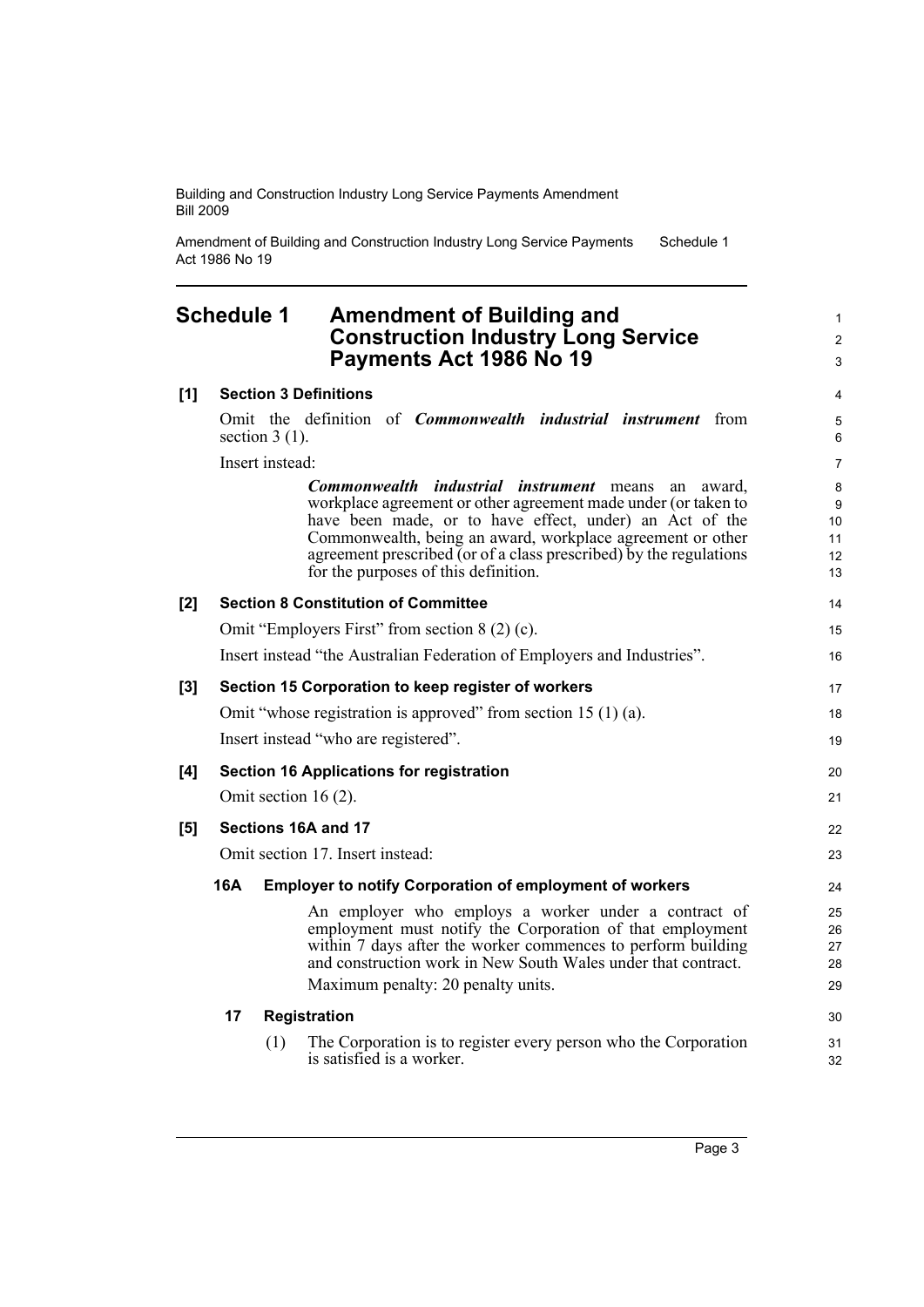Schedule 1 Amendment of Building and Construction Industry Long Service Payments Act 1986 No 19

|     |                                                       | (2)               | The Corporation may register a person as a worker in response to<br>an application by the person for registration or on its own<br>initiative.                                                                                                                                                                     | 1<br>$\overline{\mathbf{c}}$<br>3 |  |
|-----|-------------------------------------------------------|-------------------|--------------------------------------------------------------------------------------------------------------------------------------------------------------------------------------------------------------------------------------------------------------------------------------------------------------------|-----------------------------------|--|
| [6] |                                                       | <b>Section 18</b> |                                                                                                                                                                                                                                                                                                                    | 4                                 |  |
|     |                                                       |                   | Omit the section. Insert instead:                                                                                                                                                                                                                                                                                  | 5                                 |  |
|     | 18                                                    |                   | Date of registration                                                                                                                                                                                                                                                                                               | 6                                 |  |
|     |                                                       | (1)               | The date on which a person becomes a registered worker is:                                                                                                                                                                                                                                                         | 7                                 |  |
|     |                                                       |                   | if the person applied to be registered as a worker—the date<br>(a)<br>on which application for the person's registration was<br>lodged with the Corporation, or                                                                                                                                                    | 8<br>9<br>10                      |  |
|     |                                                       |                   | if the Corporation registered the person on its own<br>(b)<br>initiative—the date of that registration.                                                                                                                                                                                                            | 11<br>12                          |  |
|     |                                                       | (2)               | Despite subsection $(1)$ , the Corporation may, on its own initiative<br>or at the request of a person who is registered as a worker, fix, in<br>respect of any person or class of persons, a date of registration<br>that is earlier than the date referred to in that subsection.                                | 13<br>14<br>15<br>16              |  |
|     |                                                       | (3)               | However, if a person who is registered as a worker has requested<br>an earlier date in accordance with subsection (2), the Corporation<br>must not fix a date that is earlier than 2 years before the request<br>was made, unless the Corporation is satisfied that special<br>circumstances warrant its doing so. | 17<br>18<br>19<br>20<br>21        |  |
|     |                                                       | (4)               | On the fixing of a date in accordance with subsection (2):                                                                                                                                                                                                                                                         | 22                                |  |
|     |                                                       |                   | the person or class of persons for whom the date is fixed<br>(a)<br>are taken for all purposes to have been registered on and<br>from that date, and                                                                                                                                                               | 23<br>24<br>25                    |  |
|     |                                                       |                   | service credits to which the person or those persons are<br>(b)<br>entitled under this Act may be credited to the person or<br>those persons in respect of any subsequent dates.                                                                                                                                   | 26<br>27<br>28                    |  |
| [7] | Section 19 Cancellation or suspension of registration |                   |                                                                                                                                                                                                                                                                                                                    |                                   |  |
|     |                                                       |                   | Omit the following from section 19 $(2A)$ :                                                                                                                                                                                                                                                                        | 30                                |  |
|     |                                                       |                   | worker,                                                                                                                                                                                                                                                                                                            | 31                                |  |
|     |                                                       |                   | and on such cancellation the name of the worker may be removed<br>from the register of workers.                                                                                                                                                                                                                    | 32<br>33                          |  |
|     |                                                       |                   | Insert instead "worker.".                                                                                                                                                                                                                                                                                          | 34                                |  |
|     |                                                       |                   |                                                                                                                                                                                                                                                                                                                    |                                   |  |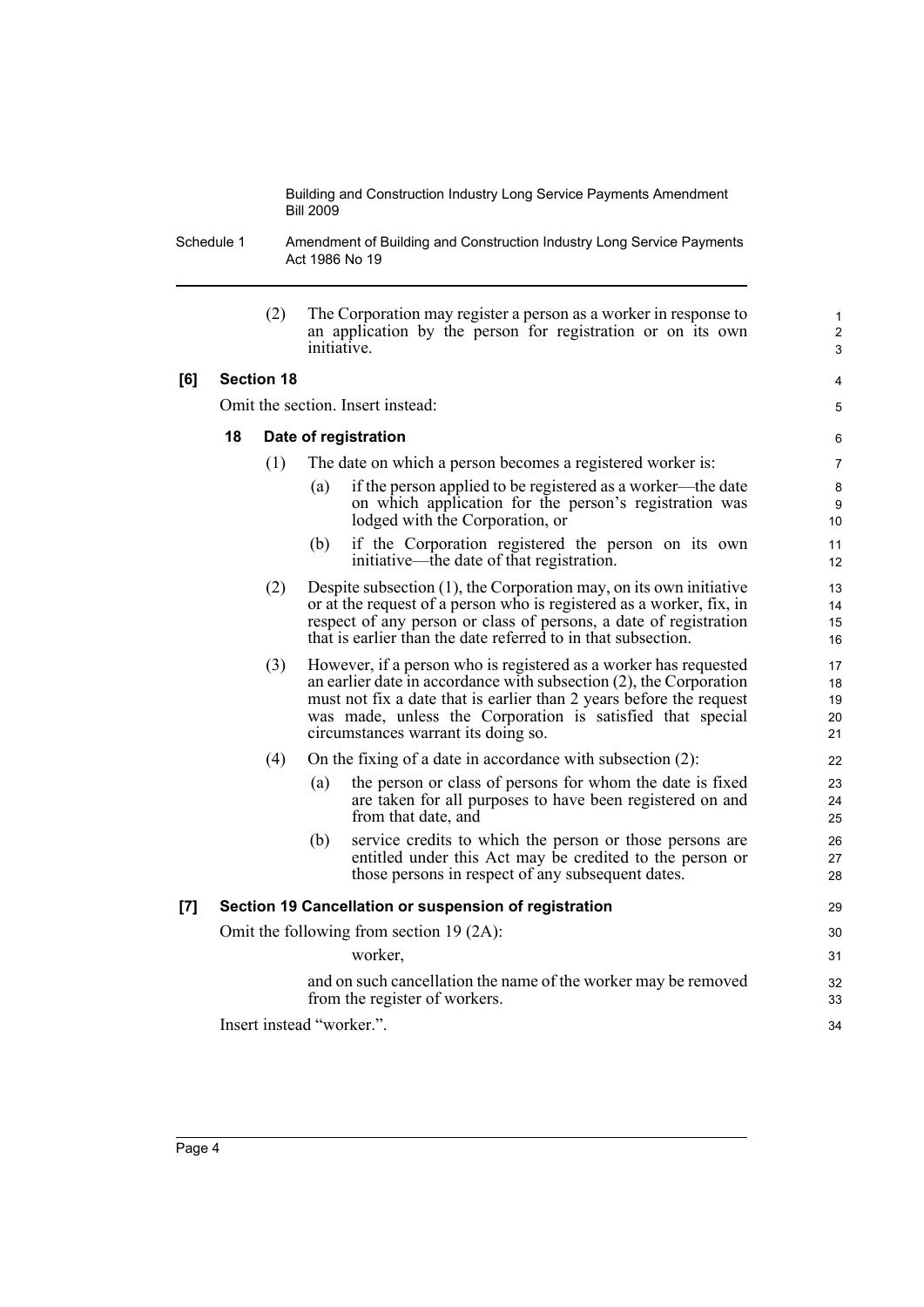Amendment of Building and Construction Industry Long Service Payments Act 1986 No 19 Schedule 1

#### **[8] Section 19 (3)–(5)**

Omit the subsections. Insert instead:

- The cancellation of the registration of a registered worker under subsection (1A) or (2) takes effect:
	- (a) on the expiration of the period of 42 days after the Corporation notifies the registered worker of the cancellation, or
	- (b) if an appeal under Part 6 is lodged against the cancellation within that period—on the date the appeal is withdrawn or the cancellation is confirmed.
- (4) On the cancellation of the registration of a worker taking effect:
	- (a) the person ceases to be a registered worker, and
	- (b) the person or the personal representative of the person is not entitled to apply for or be paid any long service payment in respect of any days' service then credited to the person in the register of workers.
- (5) A person whose registration has been cancelled in accordance with this section may (if eligible) subsequently be registered as a worker.

#### **[9] Section 19 (8) and (9)**

Insert after section 19 (7):

- (8) While the registration of a worker is suspended:
	- (a) the worker is not to be credited in the register of workers with any service under this Act (being service during the period of suspension), and
	- (b) the Corporation is not required to serve any notice under section 25 (1) on the worker, and
	- (c) subject to section 30:
		- (i) the worker is entitled to apply for and be paid any long service payment in respect of any days' service then credited to the worker in the register of workers, and
		- (ii) if the worker has died (whether before or after the worker's registration was suspended)—the personal representative of the worker is entitled to apply for and be paid any long service payment in respect of any days' service then credited to the worker in the register of workers, but only if the application is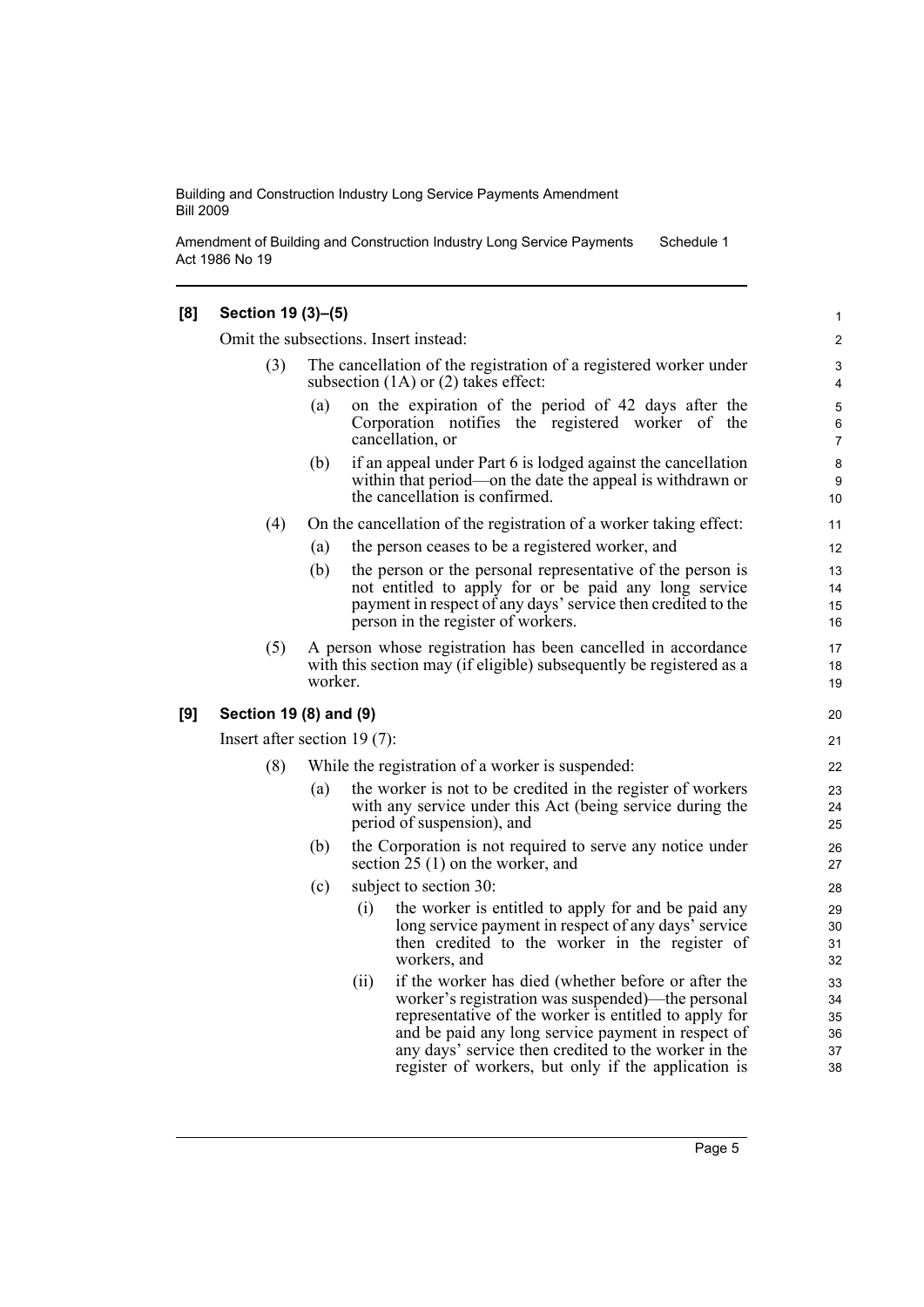Schedule 1 Amendment of Building and Construction Industry Long Service Payments Act 1986 No 19

made within 2 years after the date of suspension or the date of the worker's death (whichever is the later). (9) If a suspended registration is restored under subsection (6) (a), any days' service under this Act that are credited to the worker as at the date of the suspension are to be restored. **[10] Section 20 Contract of employment workers—certificates of service to be supplied by employers** Omit "and the worker" from section 20 (1) (a)–(c), wherever occurring. **[11] Section 22 Service credits for building and construction work** Insert after section 22 (3): (3A) For the purposes of subsection (3), when calculating the number of days' service equivalent to the number of full days of employment in building and construction work, the Corporation is to: (a) count any day on which the registered worker performed building and construction work for more than half the worker's ordinary work day as a full day of employment in building and construction work, and (b) disregard any day on which the registered worker performed work (other than building and construction work) for more than half the worker's ordinary work day. **[12] Section 24 Limitations on and adjustments of service credits** Omit "A registered worker shall not be credited in the register of workers with more than 220 days' service in the building and construction industry in respect of any financial year." from section  $24(1)$ . **[13] Section 24 (2)** Omit "year ending 30 June". Insert instead "financial year". **[14] Section 25 Notice to registered workers of service credits** Insert after section 25 (6): (7) Despite subsection (1), the Corporation is not required to serve a notice on a person: (a) whose registration has been cancelled (whether before or after the 30 June to which the notice relates), or (b) whose registration, in the opinion of the Corporation, is likely to be cancelled before the following 30 June. 10 11 12 13 14 15 16 17 18 19 20 21 22 23  $24$ 25 26 27 28 29 30 31 32 33 34 35 36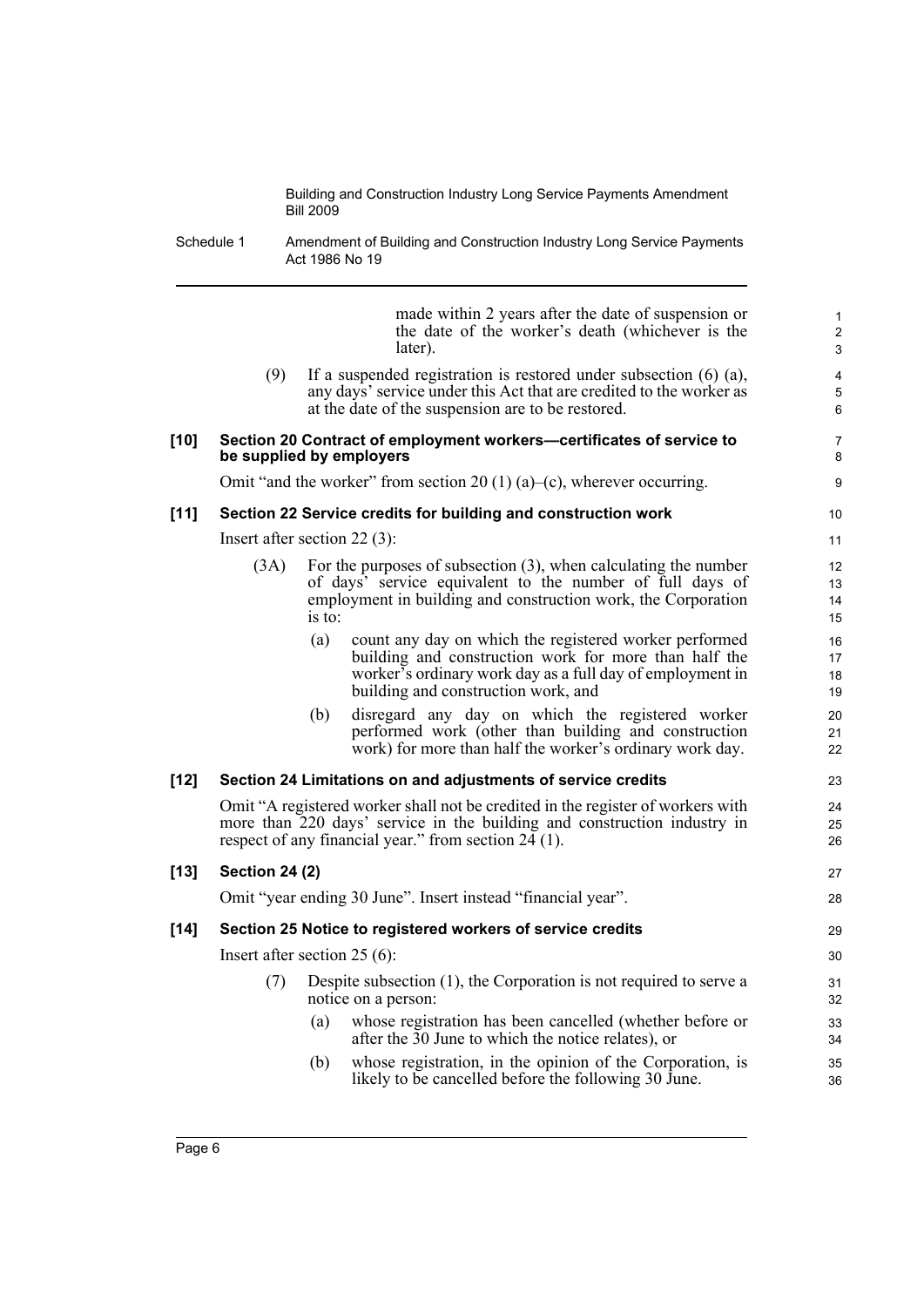Amendment of Building and Construction Industry Long Service Payments Act 1986 No 19 Schedule 1

| (8) | However, if the Corporation has, by reason of subsection (7) (b),    |
|-----|----------------------------------------------------------------------|
|     | not served a notice on a person and by that following 30 June the    |
|     | person's registration has not been cancelled, the Corporation        |
|     | must, as soon as possible, ensure that the relevant notice is served |
|     | on the person.                                                       |

#### **[15] Section 29 Amount of long service payment**

Insert after section 29 (4):

(5) A reference in subsection (3) in the matter relating to P to the hours in which ordinary pay is payable is a reference to a maximum of 38 hours per week or such other period as is prescribed by the regulations.

#### **[16] Section 32 Payments to employers**

Insert after section 32 (2):

(2A) A reference in subsection (1) in the matter relating to P to the hours in which ordinary pay is payable is a reference to a maximum of 38 hours per week or such other period as is prescribed by the regulations.

#### **[17] Section 32 (3A)**

Insert after section 32 (3):

(3A) Despite subsection (3), for the purposes of the formula in subsection (1), *S* is not to include the number of any days' service with which the worker was credited in the register of workers that was notified to the Corporation in a certificate under section 20 that was furnished more than 2 years after the time required by that section. This subsection does not have effect until 1 July 2011.

#### **[18] Section 32 (4)**

Omit the subsection. Insert instead:

(4) Despite section 19, an employer is entitled to be paid, in respect of a registered worker whose registration has been cancelled under section 19, any amount that the employer would have been entitled to be paid under this section if that registration had not been so cancelled.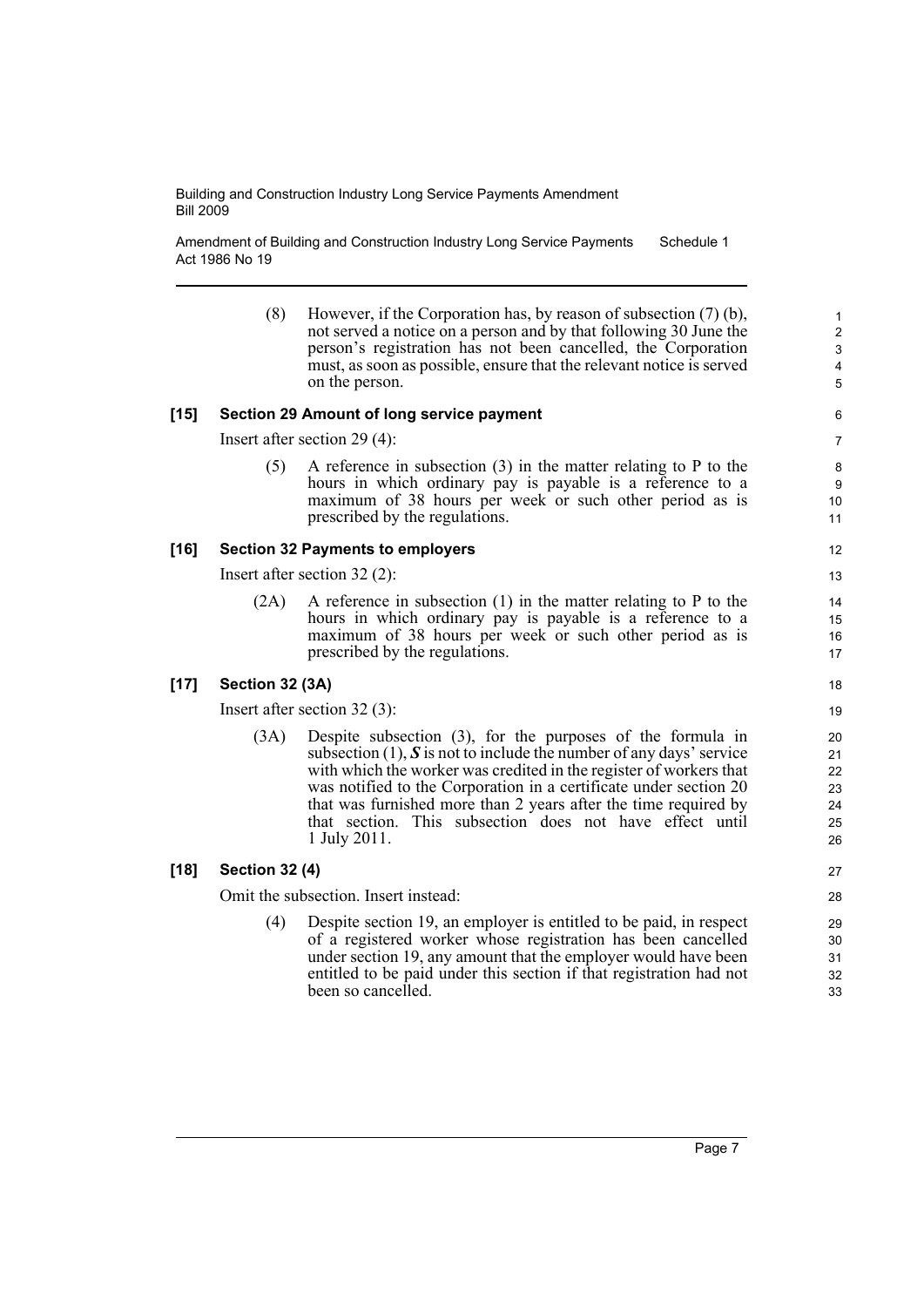Schedule 1 Amendment of Building and Construction Industry Long Service Payments Act 1986 No 19

#### **[19] Section 32B**

Insert after section 32A:

#### **32B Deemed minimum and maximum rates of pay**

(1) Despite sections 29 and 32, the regulations may make provision for the determination of minimum and maximum amounts for P for the purposes of the formulae in those sections.

1  $\mathfrak{p}$ 

19 20

- (2) The Minister is to consult with the Committee before recommending the making of a regulation under this section.
- (3) The Committee is to advise and make recommendations to the Minister on the operation of, and any amendment to or repeal of, any regulation made under this section.
- (4) If an amount of a long service payment to a worker under section 29 or a payment to an employer under section 32 is, because of the operation of a regulation made under this section, less than the amount it would have been in the absence of the regulation, the Corporation is to notify the worker or employer in writing of that fact and give an explanation of the operation of the regulation.

#### **[20] Section 38A**

Insert after section 38:

#### **38A Crown contractors to give evidence of levy payment to Crown**

- (1) If a person or body representing the Crown (*a Crown instrumentality*) has entered into a contract with a person who is liable under section 38 to pay a long service levy in respect of the erection of a building or part of the work of erecting a building, it is the duty of the Crown instrumentality to withhold any instruction to, or permission, approval or authorisation for, the person to commence work under the contract, unless the person has produced to the Crown instrumentality evidence that the long service levy due in respect of the work concerned has been paid by the person (such as a receipt from the Corporation).
- (2) It is the duty of the Crown instrumentality to keep a copy of any such evidence for at least 6 years after it was produced.

#### **[21] Section 42 Refunds of long service levies**

Omit "3 months" from section 42 (7).

Insert instead "12 months (or such other period as may be prescribed by the regulations)".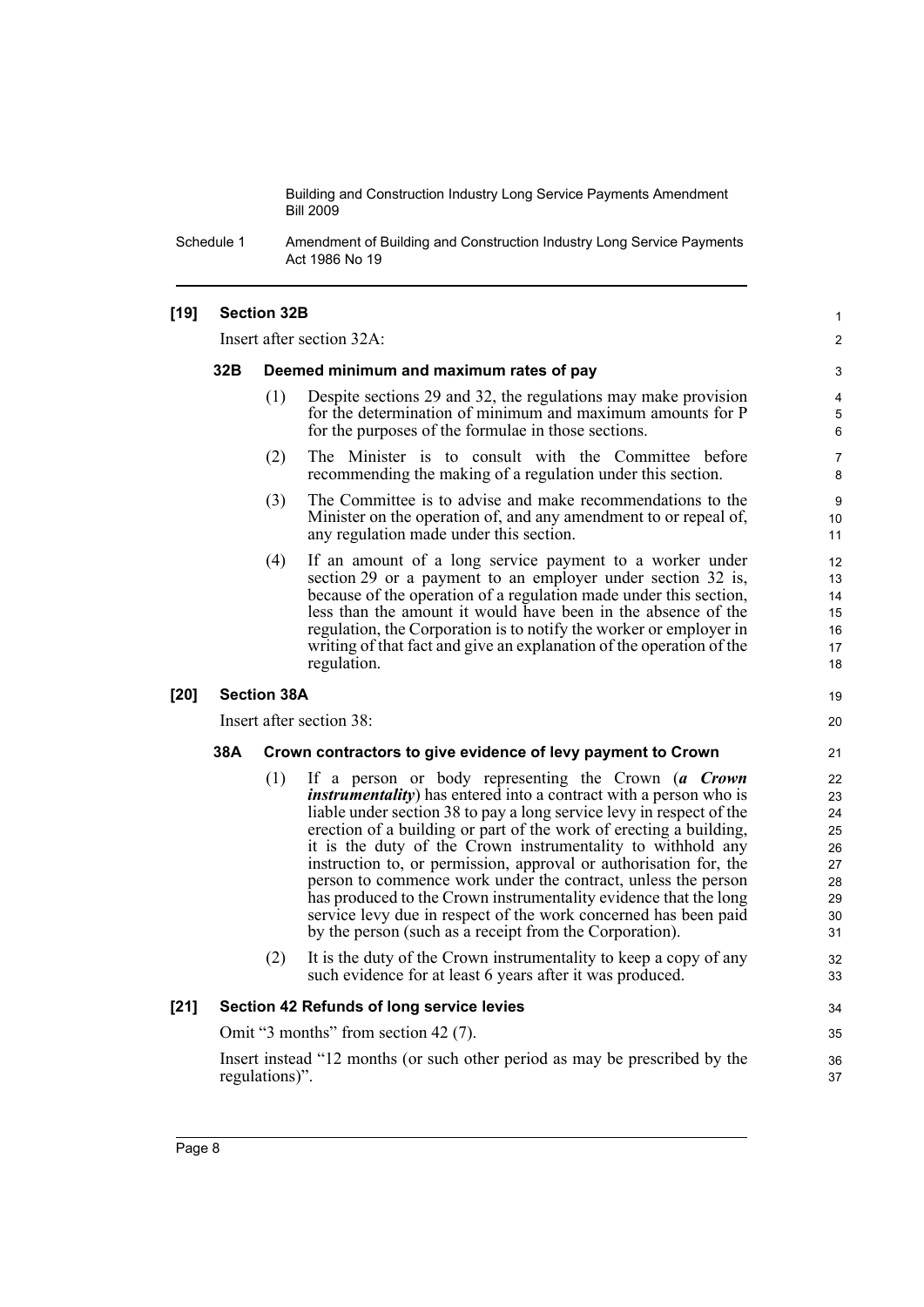Amendment of Building and Construction Industry Long Service Payments Act 1986 No 19 Schedule 1

| $[22]$ |                                                                                    |                       | Section 42 (8) and (9)                                                                                                                                                                                                                | $\mathbf{1}$                |
|--------|------------------------------------------------------------------------------------|-----------------------|---------------------------------------------------------------------------------------------------------------------------------------------------------------------------------------------------------------------------------------|-----------------------------|
|        |                                                                                    |                       | Insert after section 42 $(7)$ :                                                                                                                                                                                                       | $\overline{2}$              |
|        |                                                                                    | (8)                   | Despite any other provision of this section, the Corporation may<br>pay a refund to a person other than the person who paid the long<br>service levy if, in the Corporation's opinion, it is in the interests<br>of justice to do so. | $\mathbf{3}$<br>4<br>5<br>6 |
|        |                                                                                    | (9)                   | A payment of a refund under subsection (8) satisfies any liability<br>of the Corporation to pay a refund to the person who paid the long<br>service levy concerned.                                                                   | 7<br>8<br>9                 |
| $[23]$ |                                                                                    |                       | Section 49 Appeal against refusal or cancellation of registration                                                                                                                                                                     | 10                          |
|        |                                                                                    |                       | Omit section 49 $(1)$ (a). Insert instead:                                                                                                                                                                                            | 11                          |
|        |                                                                                    |                       | to refuse an application for registration as a worker, or<br>(a)                                                                                                                                                                      | 12                          |
| $[24]$ |                                                                                    | <b>Section 49 (3)</b> |                                                                                                                                                                                                                                       | 13                          |
|        |                                                                                    |                       | Omit "approve the application by the person to become a registered worker".                                                                                                                                                           | 14                          |
|        |                                                                                    |                       | Insert instead "register the person as a worker".                                                                                                                                                                                     | 15                          |
| $[25]$ |                                                                                    | <b>Section 50A</b>    |                                                                                                                                                                                                                                       | 16                          |
|        | Insert after section 50:                                                           |                       |                                                                                                                                                                                                                                       |                             |
|        | 50A                                                                                |                       | Appeal against limitation of long service payment by operation of<br>deemed minimum and maximum rates of pay                                                                                                                          | 18<br>19                    |
|        |                                                                                    | (1)                   | A person who has received a notification under section 32B and<br>is dissatisfied with the calculation of the long service payment<br>may appeal to the Committee.                                                                    | 20<br>21<br>22              |
|        |                                                                                    | (2)                   | The Committee, in determining the appeal, may confirm the<br>calculation of the long service payment or set it aside and make a<br>new calculation in substitution for that calculation.                                              | 23<br>24<br>25              |
| $[26]$ |                                                                                    | <b>Section 54A</b>    |                                                                                                                                                                                                                                       | 26                          |
|        | Insert after section 54:                                                           |                       |                                                                                                                                                                                                                                       | 27                          |
|        | 54A<br>Personal representative of deceased person may appeal on<br>person's behalf |                       |                                                                                                                                                                                                                                       | 28<br>29                    |
|        |                                                                                    | (1)                   | A reference in sections 49, 50 and 50A to a person includes,<br>where the person has died, the person's personal representative<br>acting on behalf of the person.                                                                    | 30<br>31<br>32              |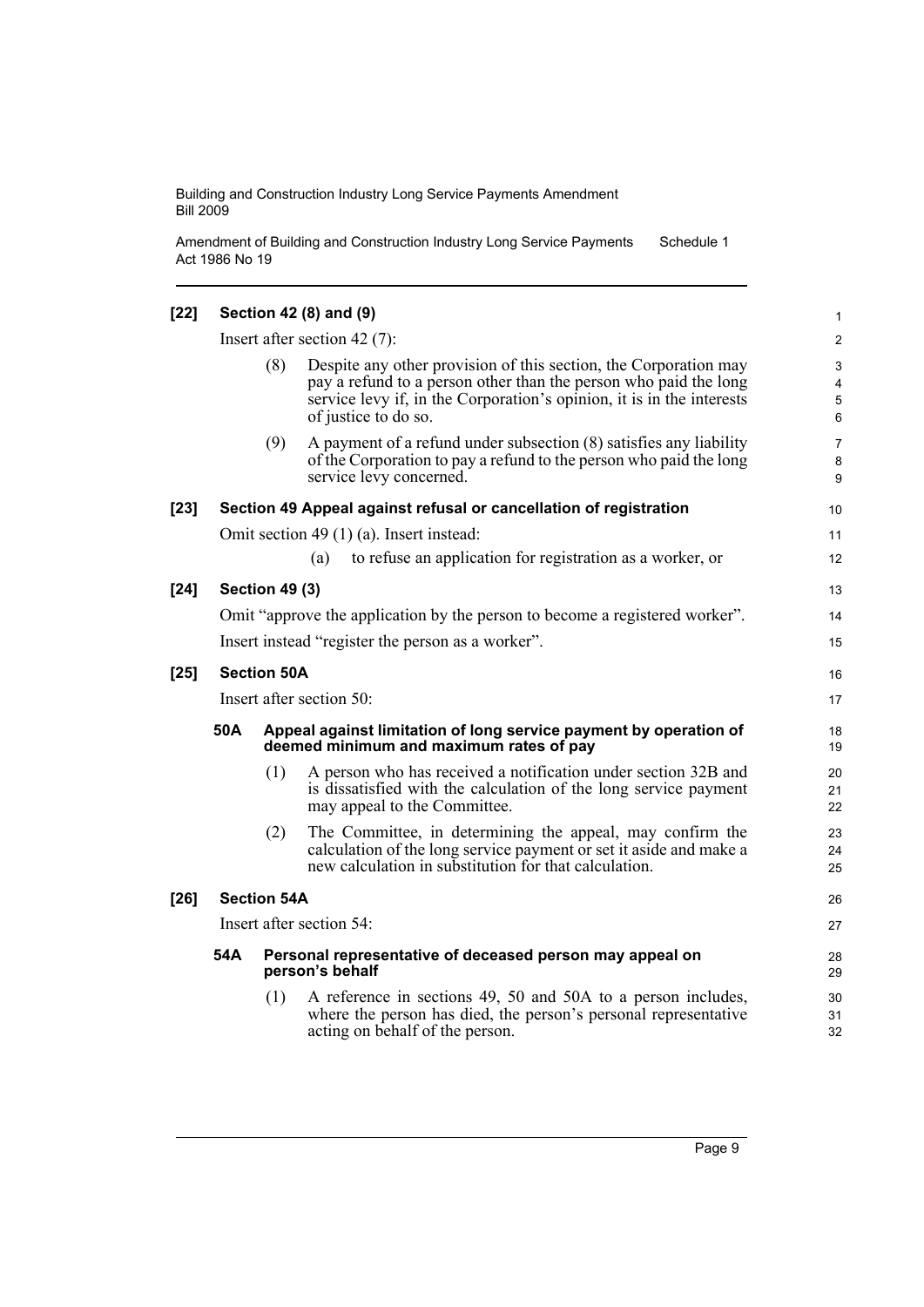Schedule 1 Amendment of Building and Construction Industry Long Service Payments Act 1986 No 19

|      |                                                                                                   | (2) | In this section, <i>personal representative</i> , in relation to a person<br>who has died, means:                                                                                                                         | $\mathbf{1}$<br>$\overline{2}$           |
|------|---------------------------------------------------------------------------------------------------|-----|---------------------------------------------------------------------------------------------------------------------------------------------------------------------------------------------------------------------------|------------------------------------------|
|      |                                                                                                   |     | in the case of a person who died wholly or partially<br>(a)<br>intestate—any person who appears to the Committee to be<br>entitled to obtain a grant of letters of administration of the<br>estate of the person, and     | $\ensuremath{\mathsf{3}}$<br>4<br>5<br>6 |
|      |                                                                                                   |     | in the case of a person who died testate—any person who<br>(b)<br>appears to the Committee to be entitled to receive the<br>relevant payment under the will of the person.                                                | $\overline{7}$<br>8<br>9                 |
| [27] |                                                                                                   |     | Schedule 1 Provisions relating to members and procedure of Committee                                                                                                                                                      | 10                                       |
|      |                                                                                                   |     | Omit "Employers First" from clause 7 (2) (b).                                                                                                                                                                             | 11                                       |
|      |                                                                                                   |     | Insert instead "the Australian Federation of Employers and Industries".                                                                                                                                                   | 12                                       |
| [28] |                                                                                                   |     | Schedule 3 Savings, transitional and other provisions                                                                                                                                                                     | 13                                       |
|      |                                                                                                   |     | Insert at the end of clause $16(1)$ :                                                                                                                                                                                     | 14                                       |
|      |                                                                                                   |     | Building and Construction Industry Long Service Payments<br>Amendment Act 2009                                                                                                                                            | 15<br>16                                 |
| [29] |                                                                                                   |     | Schedule 3, Part 4                                                                                                                                                                                                        | 17                                       |
|      |                                                                                                   |     | Insert after Part 3:                                                                                                                                                                                                      | 18                                       |
|      | Part 4<br>Provisions consequent on enactment of<br><b>Building and Construction Industry Long</b> |     | 19                                                                                                                                                                                                                        |                                          |
|      |                                                                                                   |     |                                                                                                                                                                                                                           | 20                                       |
|      |                                                                                                   |     | <b>Service Payments Amendment Act 2009</b>                                                                                                                                                                                | 21                                       |
|      | 29                                                                                                |     | <b>Definition</b>                                                                                                                                                                                                         | 22                                       |
|      |                                                                                                   |     | In this Part, <i>amending Act</i> means the <i>Building and Construction</i><br><b>Industry Long Service Payments Amendment Act 2009.</b>                                                                                 | 23<br>24                                 |
|      | 30                                                                                                |     | Definition of "Commonwealth industrial instrument": section 3 (1)                                                                                                                                                         | 25                                       |
|      |                                                                                                   | (1) | The substitution of the definition of <i>Commonwealth industrial</i><br><i>instrument</i> in section $3(1)$ of this Act made by the amending Act<br>is taken to have effect on and from 27 March 2006.                    | 26<br>27<br>28                           |
|      |                                                                                                   | (2) | A regulation made for the purposes of that definition may provide<br>that it is taken to have effect on and from a date earlier than the<br>date of the making of the regulation (but not earlier than<br>27 March 2006). | 29<br>30<br>31<br>32                     |
|      |                                                                                                   |     |                                                                                                                                                                                                                           |                                          |